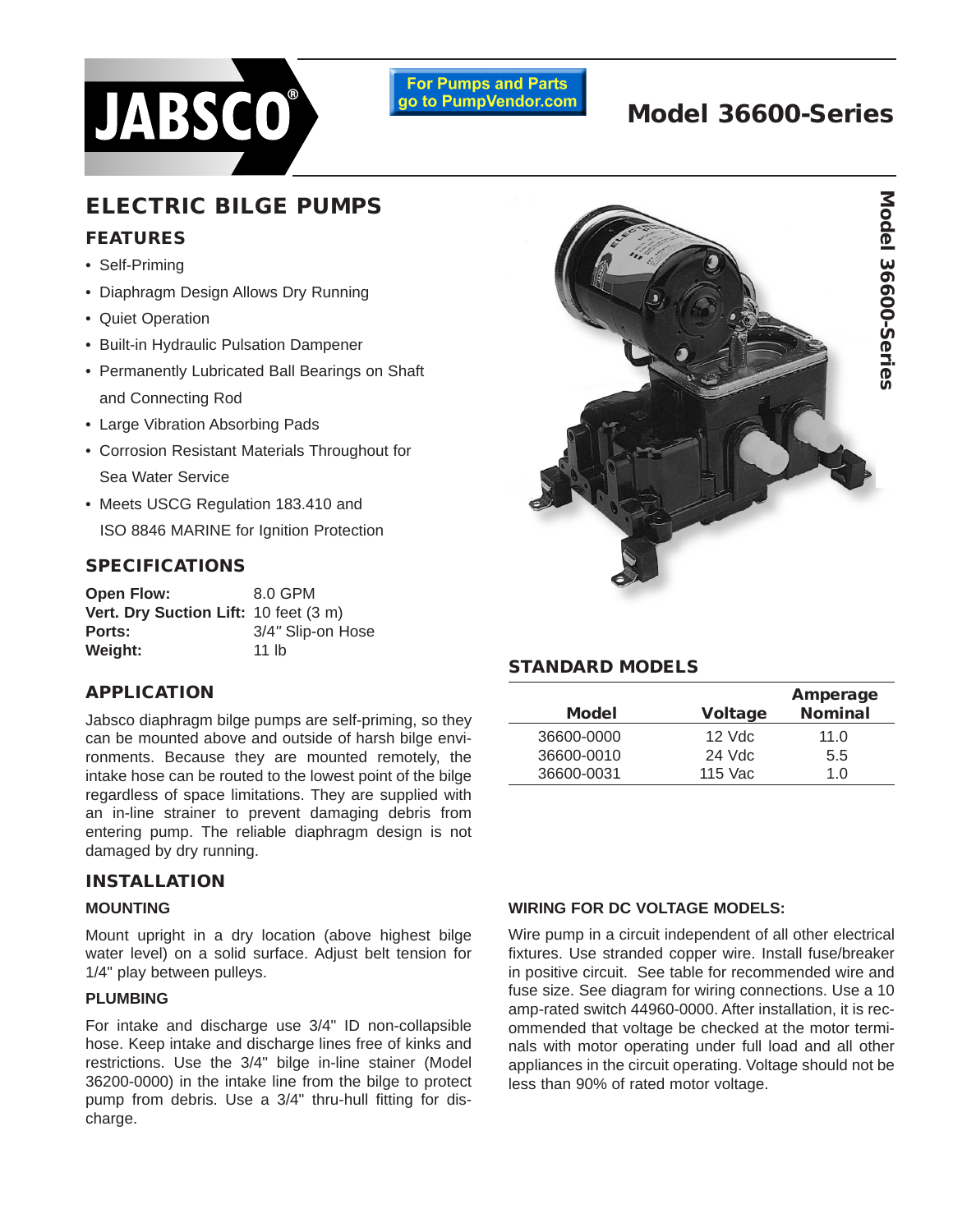# **ELECTRICAL SPECIFICATIONS**

|               | <b>Model</b>   |               | Wire Size for Length of Run | Fuse/       |  |
|---------------|----------------|---------------|-----------------------------|-------------|--|
| <b>Number</b> | <b>Voltage</b> | $1-25$ feet   | 25-50 feet                  | Breaker*    |  |
| 36600-0000    | $12$ Vdc       | <b>12 AWG</b> | 10 AWG                      | 15 amp      |  |
| 36600-0010    | 24 Vdc         | <b>14 AWG</b> | <b>14 AWG</b>               | 8 amp       |  |
| 36600-0031    | 115 Vac        | 16 AWG        | <b>16 AWG</b>               | $1-1/2$ amp |  |

\* Customer supplied, not included with pump.

## **WIRING DIAGRAM FOR AUTOMATIC OPERATION**



# **WIRING FOR AC VOLTAGE MODEL:**

Use 16 gauge stranded copper wire for lengths up to 100 feet from power source. Connect the grounded, unswitched conductor (white) to the white motor lead. Connect the ungrounded switched conductor (black) to the black motor lead. This conductor should include, at the power source, a 1.5 amp 125 volt fuse. The green motor lead must be connected to the AC circuit ground.

### **MAINTENANCE**

#### **WINTER STORAGE:**

When possible it is preferred that the complete pump be removed and stored in a warm dry place. If this is not possible the pump must be completely drained, hoses removed and pump run until all water is expelled.

# **TROUBLESHOOTING**

| <b>Problems</b>           | <b>Causes</b>                                                                                                                                                          |
|---------------------------|------------------------------------------------------------------------------------------------------------------------------------------------------------------------|
| Loss of suction to pump.  | -Air leak in suction line.<br>-Bilge pickup not sub-<br>merged.<br>-Intake hose kinked or<br>plugged.<br>-Fouled intake or discharge<br>valve.<br>-Ruptured diaphragm. |
| Rough or noisy operation. | -Intake or discharge hose<br>kinked or plugged.<br>-Pump not mounted firmly.<br>-Loosened eccentric screw.<br>-Ruptured or collapsed<br>pulsation dampener.            |

# **SERVICE**

#### **DIAPHRAGM AND CONNECTING ROD REPLACEMENT**

- 1. Turn off power to pump. Remove four tie down bolts.
- 2. Lift jack shaft and the attached diaphragm assembly from pump base.
- 3. Remove two diaphragm retainer screws and the diaphragm retainer.
- 4. Remove lock nut. Remove connecting rod and diaphragm from jack shaft, then unscrew bolt to separate diaphragm and plates.
- 5. Check diaphragm for cuts and cracks. Check rod assembly bearing for excessive wear. Replace if badly worn.
- 6. Loosely reassemble diaphragm, diaphragm plates, washer and diaphragm bolt onto connecting rod. Firmly secure connecting rod to jack shaft with the lock nut. Secure diaphragm to motor mount with the diaphragm retainer and two screws.
- 7. Tighten connecting rod bolt.

#### **VALVE REPLACEMENT**

- 1. Turn off power to pump. Remove four tie down bolts.
- 2. Expose valves by lifting jack shaft and attached diaphragm assembly from pump base. Remove and clean or replace valves.
- 3. Install valves, making sure rubber flapper is UP on intake and DOWN on discharge.
- 4. Replace motor-mount-diaphragm assembly and fasten evenly to base with the four tie down bolts.

#### **PULSATION DAMPENERS REPLACEMENT**

- 1. Disconnect power leads from pump and remove from mount.
- 2. Remove nine bottom cap screws and three bottom plate screws. Remove bottom cap and plate. Pull out and replace pulsation dampeners.
- 3. Replace bottom cap, plate and screws. Tighten evenly to ensure air and water seals.
- 4. Reinstall pump and reconnect power leads.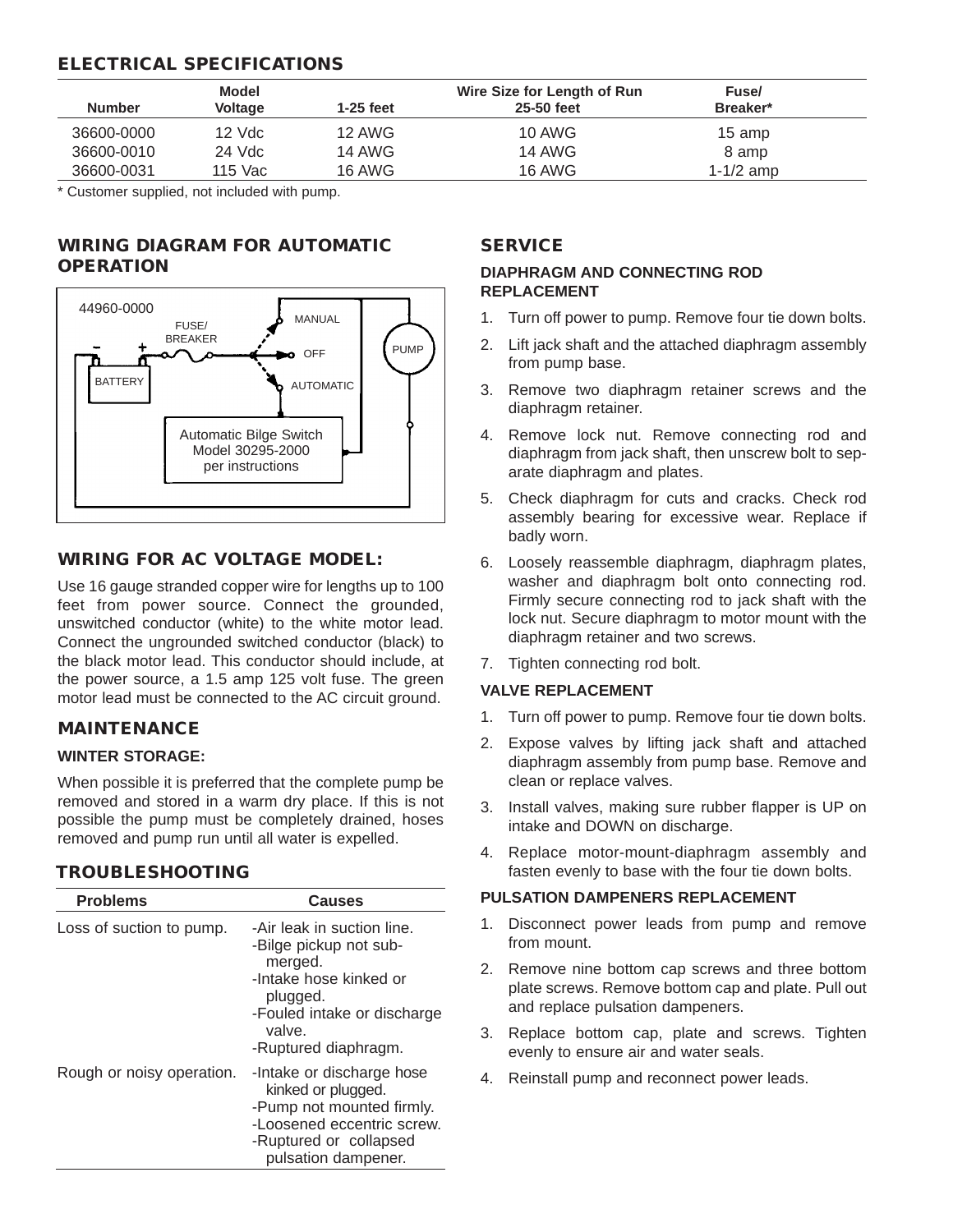

# **MARINE SWITCH PANELS**





**44960-0000 LIGHTED SWITCH W/BOOT SPDT** (DC APPLICATIONS ONLY) (AC OR DC APPLICATIONS)

**44960-0001 UNLIGHTED SPDT**

# **AUTOMATIC BILGE PUMP SWITCH**



MODEL 30295-2000 FLOAT SWITCH (DC APPLICATIONS ONLY)

# **PARTS LIST 36600-Series**

| <b>Key</b> | <b>Description</b>              | Qty.     | <b>Part Number</b>        |
|------------|---------------------------------|----------|---------------------------|
| 1          | Motor Kit<br>12 Volt DC         | 1        | 30200-0000                |
|            | 24 Volt DC<br>Motor Kit         |          | 30200-0010                |
|            | 115 Volt AC<br>Motor Kit        |          | 30200-0031                |
| 2          | <b>Motor Mount</b>              | 1        | 34628-0000                |
| 3          | <b>Small Pulley</b>             | 1        | 37169-0000                |
| 4          | Large Pulley                    | 1        | 37171-0001                |
| 5          | <b>Belt</b>                     | 1        | 30022-0000*               |
| 6          | <b>Jack Shaft Assembly</b>      | 1        | 35691-0001<br>-See Note 1 |
| 7          | <b>Connecting Rod Kit</b>       | 1        | 37173-0001<br>-See Note 1 |
| 8          | Diaphragm Plate                 | 2        | 35212-0000                |
| 9          | Diaphragm                       | 1        | 30016-0000*               |
| 10         | Retainer                        | 1        | 35173-0000                |
| 11         | Valve Set (Inlet & Outlet)      | 1 Set    | 30003-0000*†              |
| 12         | Base Assembly +                 | 1        | 35630-1100                |
| 13         | Ports (Inlet & Outlet)          | 1        | 30003-0000*†              |
| 14         | <b>Small Pulsation Dampener</b> | 1        | 37177-0000*†              |
| 15         | <b>Pulsation Dampener</b>       | 1        | 37178-0000*†              |
| 16         | Small Bottom Plate              | 1        | 35628-0000+               |
| 17         | <b>Bottom Plate</b>             | 1        | 35623-0000+               |
| 20         | Vibration Pad Kit               |          | 37180-0000+               |
| 21         | Hardware Kit                    | 1 Set    | 37165-0000                |
|            | Service Kit*<br>$\cdots$        | Set<br>1 | 30124-0000                |

Indicates Parts Contained in Service Kit.

† Indicates Parts supplied with Base Assembly.

NOTE 1 – Jack shaft assembly kit, with part number ending in -0001 includes new style connecting rod (37173-0001) with a 5/16" diameter hole and two (2) locknuts. Previous model pumps use a connecting rod (37173-0000) with a 1/4" diameter hole and a bolt.



# **FLOAT SWITCH COVER**



MODEL 30294-2000 (DC APPLICATIONS ONLY)